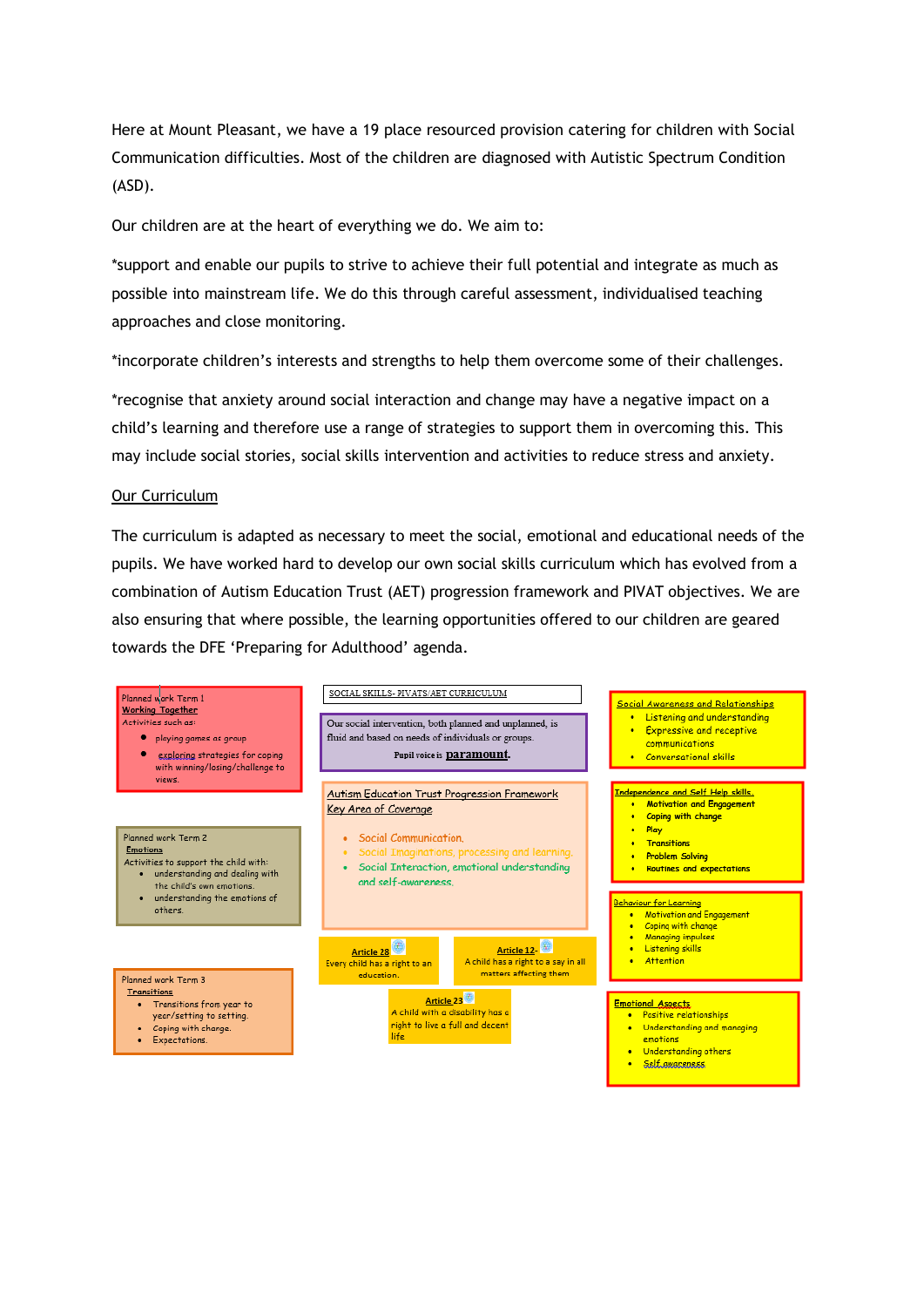### Our Children

All children have a Passport which includes their strengths as well as areas of support. Each class teacher will have a copy of the profile to ensure that their provision meets the pupil's needs. All classrooms have visual timetables as standard and a range of strategies are used including, First/Then, task boards and visual prompts. Where appropriate, the children have a home/school diary to facilitate communication, particularly for those children whom access transport to school. Most of our children have an Education Health Care Plan. They are each assessed on the core subjects as well as in the areas of Behaviour for Learning, Independence and Self Help skills, Emotional Aspects of development as well as Social Awareness and Relationships (PIVATS areas).

#### The Environment

Currently, we have 4 designated withdrawn areas, each offering slightly different provision to cater for the varying needs of the children we have.

The Meadows – Key Stage 2

The Rainforest Room – Key Stage 2

The Woodlands – Y1/2

The Bluebell Room - EYFS

A member of the resource base staff is available during lunch time to support pupils during less structured times within a quiet lunchtime haven. Where possible, our children access breakfast club and after school clubs with mainstream peers.

#### **Training**

All children have a skilled, intuitive and trained Key Worker to help facilitate their learning, both academically and socially. Our success is a result of the trusting relationships staff build with the children- both adult and child work as a team to achieve the very best outcomes possible.

All staff in school are trained to at least Level 1 AET.

Resourced Provision key workers have had Level 2 training and have completed an AET competency audit.

Both the Deputy and the Manager of the provision have completed Level 3 training in AET and we hope to work towards accreditation for the provision in the future.

Staff provide support to mainstream staff through informal consultation, formal training opportunities, observations and targeted support in class. This ensures successful support the integration of our pupils.